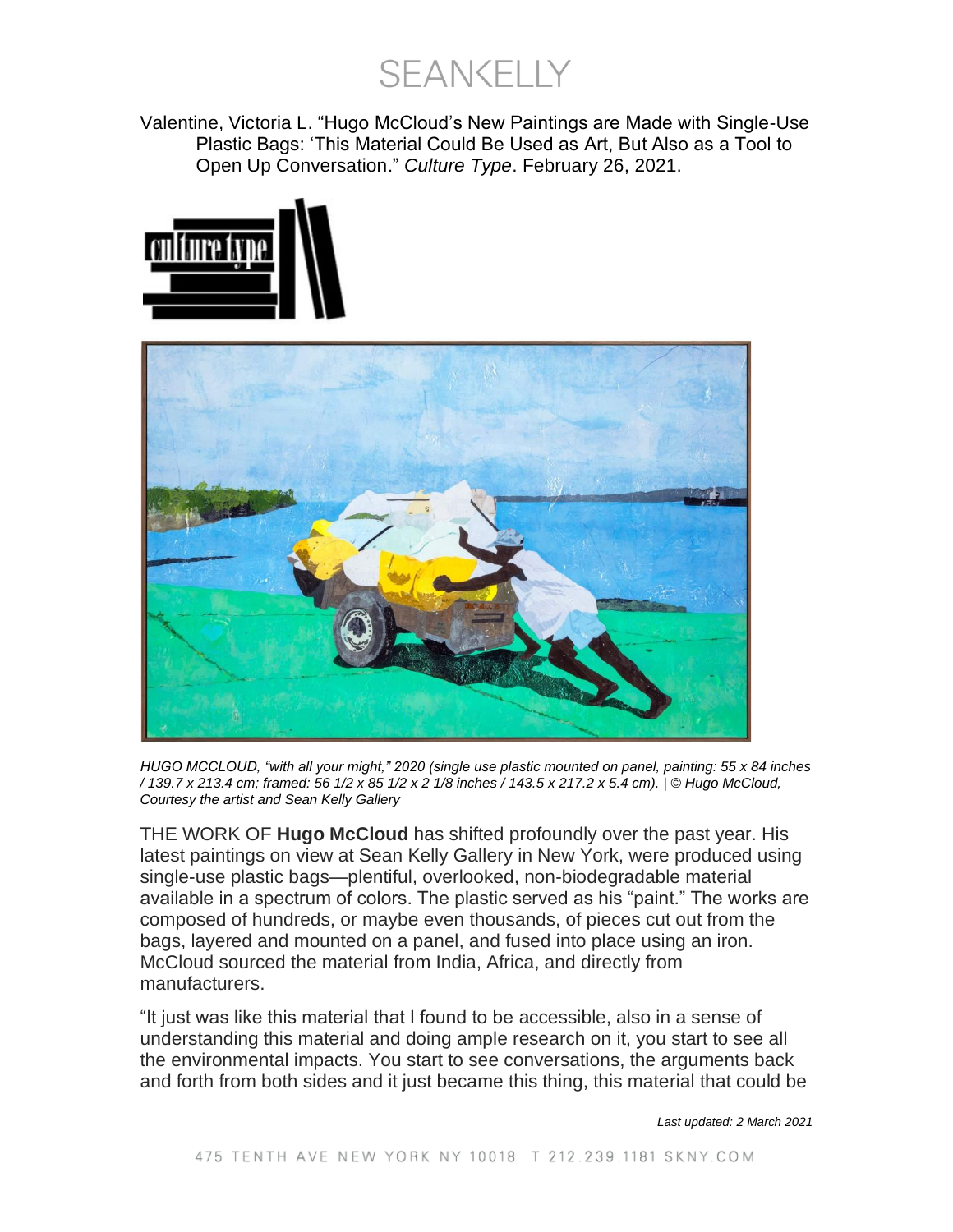SEANKELLY

used as art, but also a tool to open up conversation," McCloud said in a conversation with Sean Kelly.

"I think that's really my objective with the material, to open up a sense of dialogue to things that normally wouldn't be part of our daily life, but that would bring light to it, understanding, and visibility."

*"I think that's really my objective with the material, to open up a sense of dialogue to things that normally wouldn't be part of our daily life, but that would bring light to it, understanding, and visibility." — Hugo McCloud*

"Hugo McCloud: [Burdened"](https://www.skny.com/exhibitions/hugo-mccloud2) features mostly figurative images. The paintings depict individuals on foot collecting refuse and others using bicycles to transport fruit and other goods; women hunched over, hauling hefty bundles on their backs across the Moroccan border into Spain; and Libyan refugees packed onto overcrowded rafts adrift in the Mediterranean Sea. The works speak to labor, the environment, the human condition, geopolitics, and the physical burden of economic inequality.

McCloud is known for working with scrap metal and tar paper. His previous solo show at the gallery was titled "Metal [Paintings,"](https://www.skny.com/exhibitions/hugo-mccloud-sean-kelly-bk) an apt description of the abstract works composed of bronze sheets with soldered, torched, and chemically patinated surfaces.



*HUGO MCCLOUD, "pineapple express," 2020 (single use plastic mounted on panel, painting: 70 x 60* inches / 177.8 x 152.4 cm; framed: 71 1/2 x 61 1/2 x 2 1/8 inches / 181.6 x 156.2 x 5.4 cm). | © Hugo *McCloud, Courtesy the artist and Sean Kelly Gallery*

*Last updated: 2 March 2021* Aesthetically, the plastic paintings are a marked departure from the artist's earlier work. Conceptually, the new direction is a natural extension of what he has been